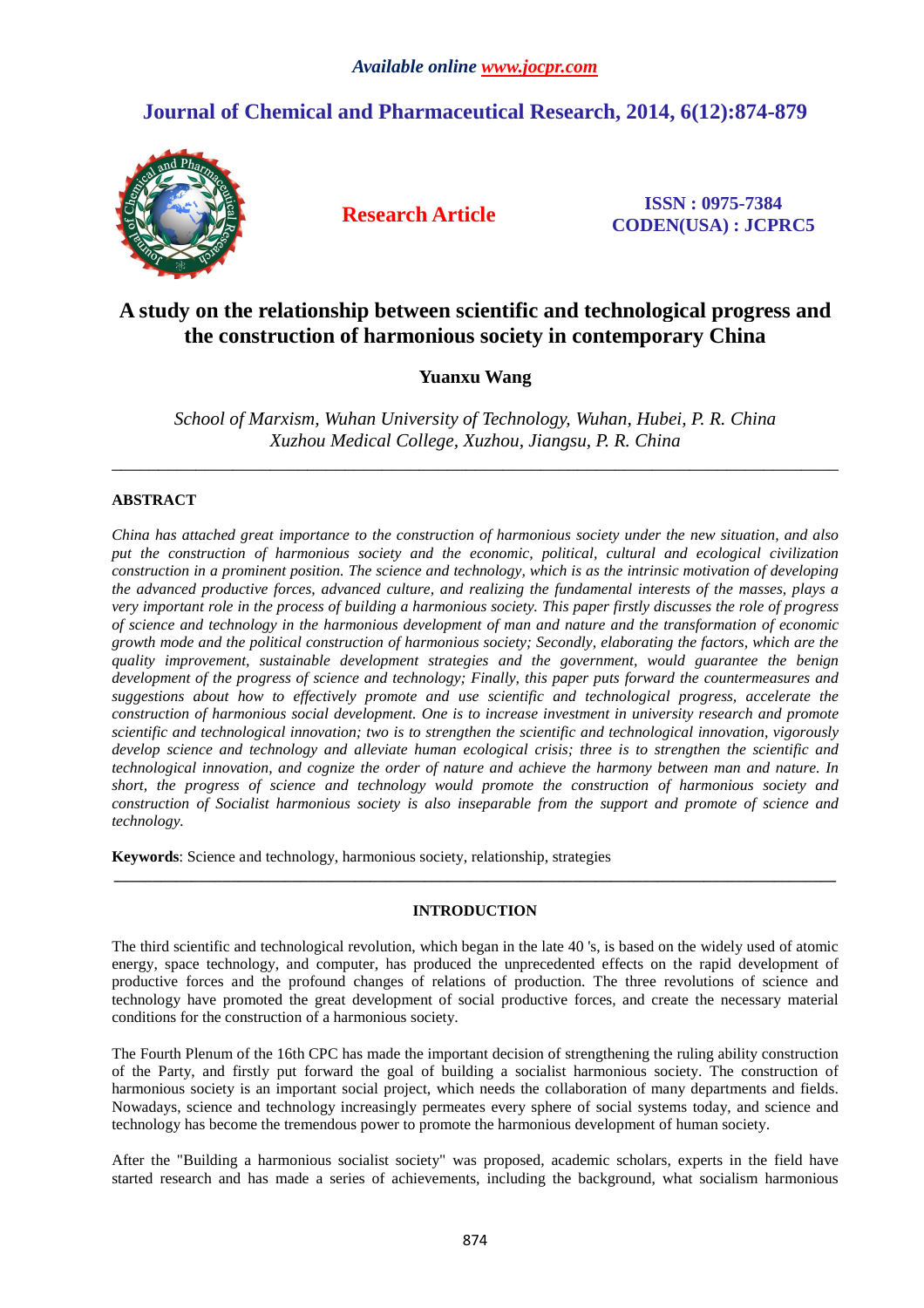society is, the development of a harmonious society, and so on. In the background of the research, some experts believe that the construction of socialism has several stages, socialism is in a transition stage, and the construction of harmonious community is faced with new situations and challenges at home and abroad. On the connotation of harmonious society of socialism, different scholars has made a study from a broad connotation, narrow intension, essence; the scholars have focused mainly on the social economy, politics, culture, overall development of society and people-oriented, about the countermeasures which is on how to construct a harmonious society. In the content of study, which mainly study the international and domestic backgrounds, the connotation, the characteristic, significance and the countermeasures and ways of building a harmonious society. In research methods, which mainly used a systematic research methods, and extended from the comprehensive study to single-subject research; the research is on the significance of constructing the Socialist harmonious society theory, meanwhile, on the application value of constructing harmonious society; in the process of research, it has combined the dynamic with static. In terms of research results, the construction of a harmonious socialist society covers many fields, such as environmental science, law, economics, political science, philosophy, sociology areas, and so on. Professor DENG Weizhi, a famous sociologist, believes that starting point of construction of harmonious society is: one is to achieve harmony between the social classes, the second is to use the social organization to carry out the harmonious society, three is to build a harmonious society from the adjustment of social structure, four is mainly in the innovation of system. Professor ZHENG Hangsheng, Chinese President, Renmin University of China said: "theoretically, harmonious society is that all people are well positioned, do their best and live together in harmony in society; in terms of the sociology, which is a benign operation and coordinated development of the society. In practice, the construction of a harmonious society needs to study specific conditions and mechanisms from the interpersonal, resource allocation, social structure, that is, individual, group and society. " [1]

*\_\_\_\_\_\_\_\_\_\_\_\_\_\_\_\_\_\_\_\_\_\_\_\_\_\_\_\_\_\_\_\_\_\_\_\_\_\_\_\_\_\_\_\_\_\_\_\_\_\_\_\_\_\_\_\_\_\_\_\_\_\_\_\_\_\_\_\_\_\_\_\_\_\_\_\_\_\_*

From the perspective of dialectical relations, this paper, which is based on the objective facts, would analyze and study the science and technology which has produced the impact and effect on all aspects of a harmonious society; discussing how the innovation and advancement of science and technology could promote the construction of socialist harmonious society, and discussing which factors would guarantee the healthy development of science and technology progress in the process of building a harmonious society; which would lay a firm foundation for people to comprehensive and systematic study the Socialist harmonious society and the role of science and technology.

#### **2**. **Scientific and technological progress plays an active role in the construction of a harmonious society.**

Science and technology are the first productive forces, which is got by Comrade Deng Xiaoping who had applied the Marxist to analyze and study the modern science and technology and the economic and social development. Scientific and technological progress, not only solved our problem of food and clothing, and also played an important role in promoting in the construction of our harmonious society

#### **2.1. Scientific and technological progress plays an active role in the process of harmonious development between man and nature.**

Science and technology is the intermediary of interconnected man and nature. Mankind, who depends on the revealed knowledge about the natural world by Science and technology, would be able to understand the various properties of natural objects, master the methods of using the natural objects in many different ways; and mankind could change the natural patterns, which is based in the changes of recognizing, finally make the modified object to meet their needs for survival and development. Therefore, science and technology are an important medium for understanding and transforming the nature. Humans, using the intermediary power of science and technology, gradually step away from passive dependence on the nature, and enhance the status of man in nature.

In recent years, on the one hand, due to the development of science and technology, the cognitive and practical level of human has improved greatly, the relationship between man and nature has gradually changed; the Human initiative has gradually come out; human plays an increasingly important role in remodeling the nature and gradually became the dominant force between man and nature, making the human constantly liberated from the natural bondage, from the slave of nature to the masters of nature.

On the other hand, with the rapid development of science and technology, it not only has promoted the high degree of integration of social sciences and natural sciences, the subject is highly integrated and highly differentiated, but also has made human's view shift from local to global, from regional research to research on global issues, achieving the ways of economic growth from high consumption, high pollution and the extensive economic growth mode of low efficiency to low consumption, low pollution and the intensive economic growth mode transformation of high efficiency, so as to provide knowledge support for better dealing with the harmony between man and nature.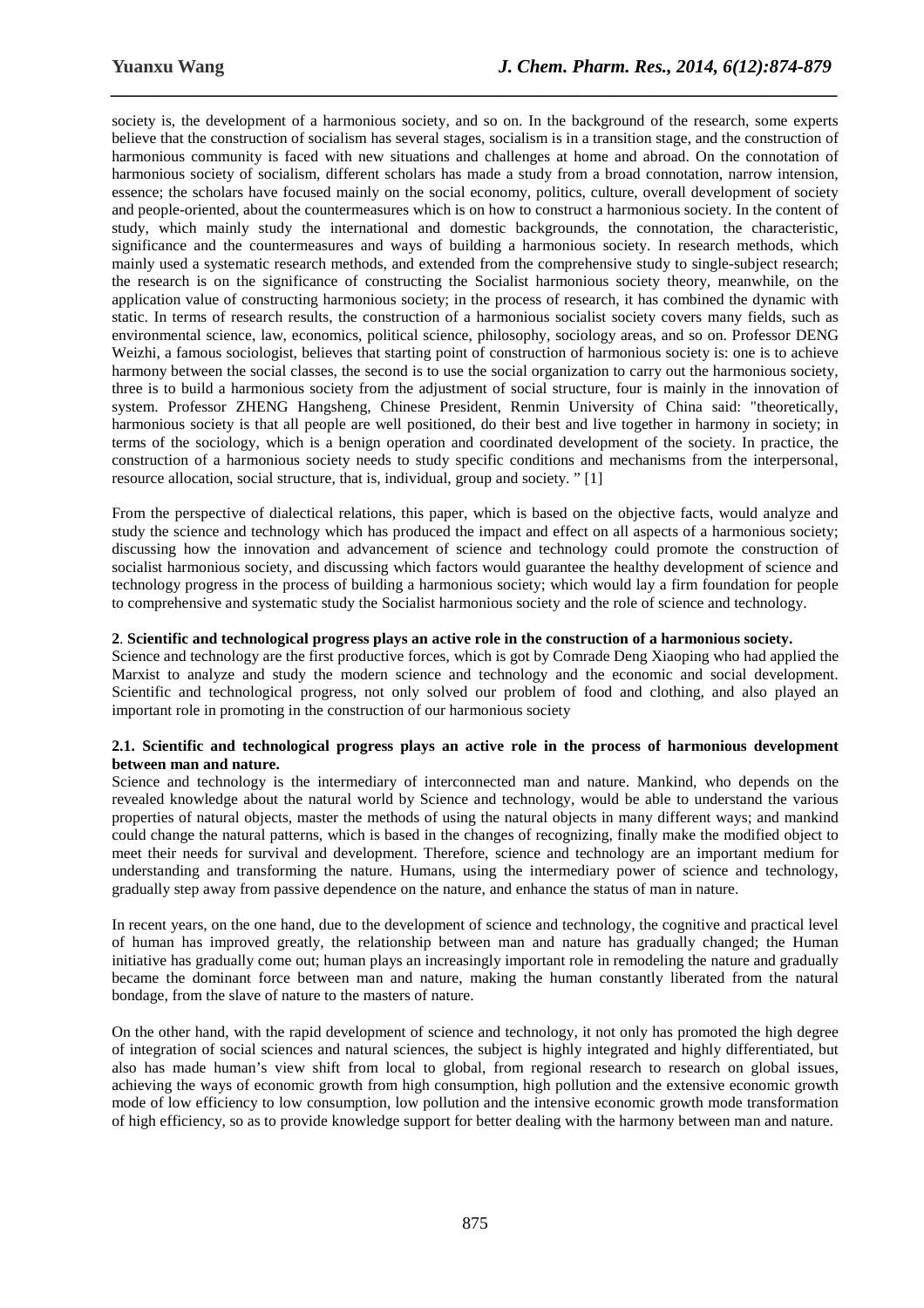**2.2. Scientific and technological progress plays an active role in the transformation of economic growth mode.** With the continuous development of science and technology, it has promoted the economic development through diverse paths, in addition to directly improving the efficiency of production, broader impact is to promote the transformation of economic growth pattern.

*\_\_\_\_\_\_\_\_\_\_\_\_\_\_\_\_\_\_\_\_\_\_\_\_\_\_\_\_\_\_\_\_\_\_\_\_\_\_\_\_\_\_\_\_\_\_\_\_\_\_\_\_\_\_\_\_\_\_\_\_\_\_\_\_\_\_\_\_\_\_\_\_\_\_\_\_\_\_*

First of all, scientific and technological development contributes to improving the quality of laborers. Along with the rapid development of science and technology, the labors who is the most positive and active factor in productivity, must constantly learn new scientific and technical knowledge and improve job skills, so as to adapt themselves to the rapid changes in production technologies. It is the practical requirements of social production, lifelong learning has become a generally recognized, fundamental attitude to life in contemporary society.

Secondly, the rapid development of high-new technological revolution, which regards the information technologies as the main indicator, has transformed the high technology into the practical productive forces faster and faster; the proportion of high-tech industries in the whole economy is increasing and promote industrial restructuring and reorganization of the whole economic structure; which leads to the rapid development of information industry, the suddenly rise of the tertiary industry, emergence of the edge industries, technical trading and proprietary trading becoming relatively independent form of trade, the proportion of non-physical increasing in international trade, technology-led international division replacing the resources-led international division.

Finally, the scientific and technological revolution has created new technology economy, results in a new form of production management and organization, promotes the growth of the world economy and lead to the mode of production and operations management becoming further harmonious; such as, the advent of e-commerce, which makes the business of different systems flow smoothly, exchanges safely, and the resources of different sites can be dynamically shared, strengthens the convenience of producer and consumer, Enterprise and inter-enterprise business, makes transactions easier and cost-saving, must be the rational allocation of resources and the new harmony of socio-economic environment

### **2.3. Scientific and technological progress plays an active role in the construction of politics.**

With the coming of "big science, hi-tech" era, science and technology, which is as the endogenous factors of social system, has become increasingly closed to the political civilization. The rapid development of science and technology are not only increasingly depends on support from the political system, but also makes the political function of science and technology become increasingly prominent.

Firstly, scientific and technological progress, from the party's ideological building and promoting the Party's governing capacity improved, would promote the construction of the ruling party. Secondly, the scientific and technological progress would promote the development of democratic politics. On the one hand, science and technology, which serves as an intermediary, could promote the democratic development by two paths of economic development and cultural education. On the other hand, science and technology itself has a political function, directly affects the process of democratic development through applying the scientific and technological achievements into the political activities, such as public administration of government, citizens' political participation, democratic choice. Finally, scientific and technological progress would promote the construction of rule of law. On the one hand, with the rapid development of science and technology, it not only improves the development level of social productivity, and enhances the people's quality significantly, along with the enhancement of people's awareness of the law and the concept of rule of law. The other hand, advances in science and technology also continues to enhance people's ability of understanding and changing the world, meanwhile, it also constantly push people to create new areas of activity. And the social relationships are changing along with the constant innovation activities.

#### **3. The construction of Socialist harmonious society guarantees the benign development of scientific and technological progress.**

Science and technology is like a double-edged sword, as well as in promoting the development of human society, and also brings a range of negative effects, such as environmental pollution, ecological imbalance, energy and resource depletion, high-tech crime, high-tech modern warfare have increasingly become an acute problem. Therefore, through improving the human self-awareness, social concepts and value pursuit to regulate and guide people using the scientific and technological achievements reasonably, which would make the harmonious society create a good social environment and the correct value guide for the healthy development of science and technology in the process of building a harmonious society.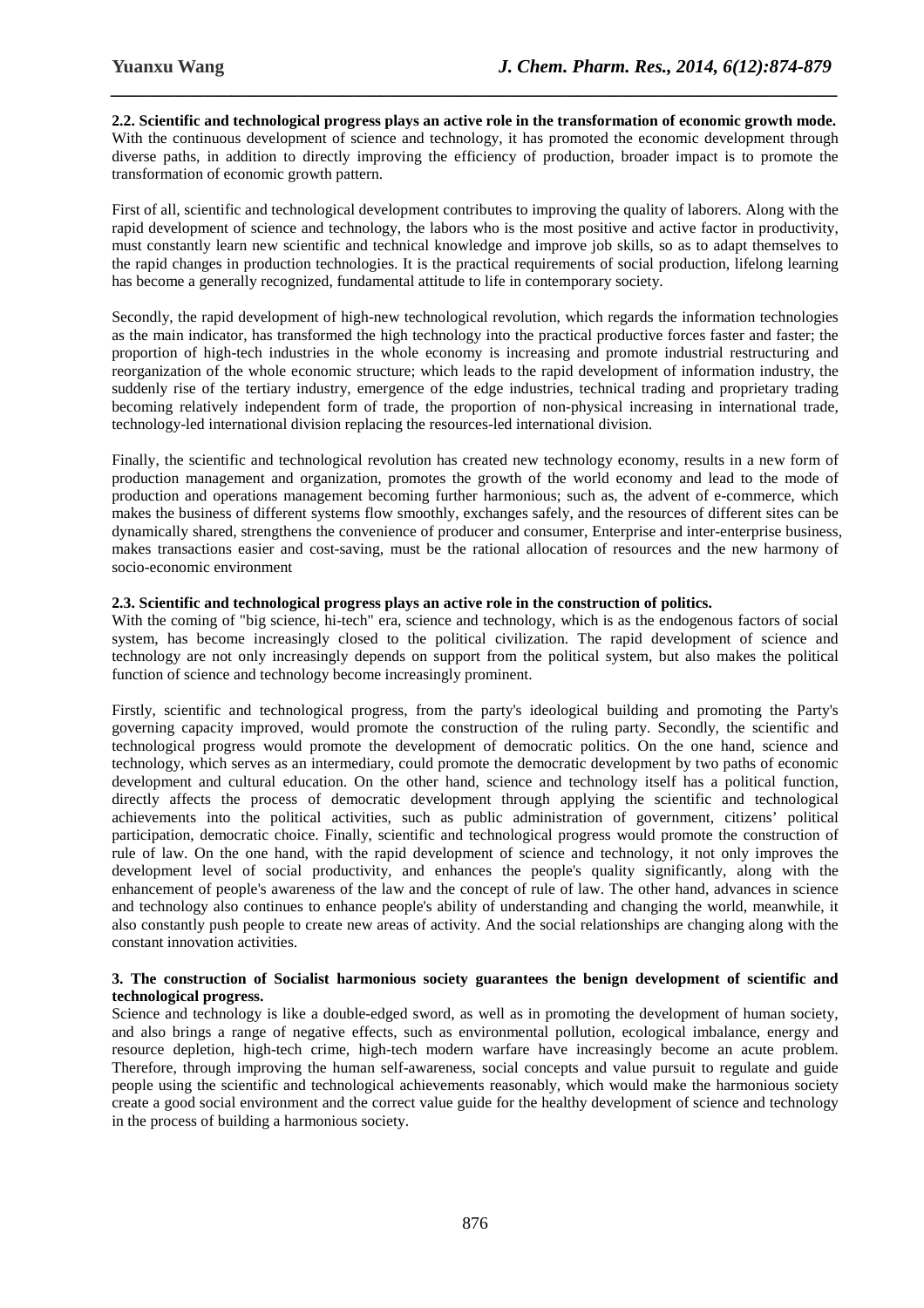#### **3.1. The national quality improvement is the root causes of safeguard the healthy development of science and technology**.

*\_\_\_\_\_\_\_\_\_\_\_\_\_\_\_\_\_\_\_\_\_\_\_\_\_\_\_\_\_\_\_\_\_\_\_\_\_\_\_\_\_\_\_\_\_\_\_\_\_\_\_\_\_\_\_\_\_\_\_\_\_\_\_\_\_\_\_\_\_\_\_\_\_\_\_\_\_\_*

Scientific and technological activities are essentially human social activity, which are produced and developed by the requirement of social need, and also rely on the community to provide the necessary material conditions and the ways of thinking. The themes, goals, and direction of scientific and technological activities are closely related to social needs and social values, social relations, and the interests of society; while, the scientific research, invention and application would be affected by the subjects of scientific and technological activities, such as scientific and technological researchers, the managers of scientific and technological activities, the users of scientific and technological achievements. People, as subjects of scientific and technological activities, the level of its quality is directly related to whether the scientific and technological achievements would be applied to some aspects which could boost the social development. In 2013, the gross enrollment rate of senior middle school education in China (including high schools, adult high schools, secondary professional schools) has got to 85%, which is one percentage points higher than the previous year; while the gross enrollment rate of higher education has reached 34.5%, which has reached the level of moderately developed countries of the world. China has realized the first step of the educational development, which is from education in less developed countries to education in a medium level of development in developed countries [2]. By 2010, the average years of education, among the 25-64 years of working-age people, has soared from 7.97 years in 2000 to 9.1 years in2010, which made the overall level of education of the working population jump over 9 years' stage; the proportion with college degree or above in the marketing personnel also increased from 10% in 2010 to over 23.4% in 2013[3].

These data indicate that the continuous improvement of people's quality would enhance the quality of subjects of scientific and technological activities, to a certain extent, would directly or indirectly reduce the degree of damaging the interests of others, the social interests and the interests of mankind as a whole, such as, the war which uses the scientific and technological achievements, without restraint in the development and utilization of nature by means of science and technology, the pollution and destruction of the natural environment, and other phenomena and that are unfavorable to the development of people and society.

#### **3.2. The sustainable development strategy is the guidelines of the scientific and technological innovation.**

Scientific and technological progress, as a driving force of sustainable development, has played a huge role in promoting the construction of the harmonious society, meanwhile, the sustainable development also has pointed out direction for the content of scientific and technological innovation. First, meet the reasonable needs of human development and improve human well-being. Second, population health, food security, human settlements environment, and cultural progress are the main aspects of basic human needs and development needs; the construction of harmonious society would eliminate the bottlenecks of resource and environment, and ensure the continuity of production activities. For example, extending and space of survival and development in the ocean and the sky, saving and recycling the resources, protecting the environment and improving the ecological improvement, are the keys to solve the challenges of sustainable development. Third, the sustainable development would support the development of strategic emerging industries and consolidate the material foundation of the national economy. New energy, new materials and green manufacturing, information technology and other industries have special significance for the sustainable development in the global competitive environment. Finally, the construction of harmonious society would boost social progress and cultural development process, enhance the soft strength of development, which has played a positive role in forming the advanced environmental ethics and development concept, building the innovation system of national-cultural-trinity of country, improving the scientific level of strategic decision-making and management, exploring new road of industrialization and urbanization [4].

#### **3.3. The Government has played a role in invention and use of science and technology**

In the process of building a harmonious society, government and the progress of science and technology are playing an extremely important role in the development of the society, while the conjunction between science and technology and government is not natural, after a lengthy historical process, gradually attracted each other and came together.

Firstly, the reforming of the scientific and technological management system has established the position of government, made the function of government change from "direct organization of scientific and technological innovation activities to macro-control, creating a good environment and conditions, providing policy guidance and services, promoting the exchange and cooperation between international and the various elements, and then simplified the government procedures, reduced the unnecessary rules and regulations, finally improved administrative efficiency, and reduced the burden on enterprises."[5]

Secondly, the legislation, which the government has set up, in the aspect of scientific and technological innovation, would guide the direction for scientific and technological innovation. On the one hand, the government has set up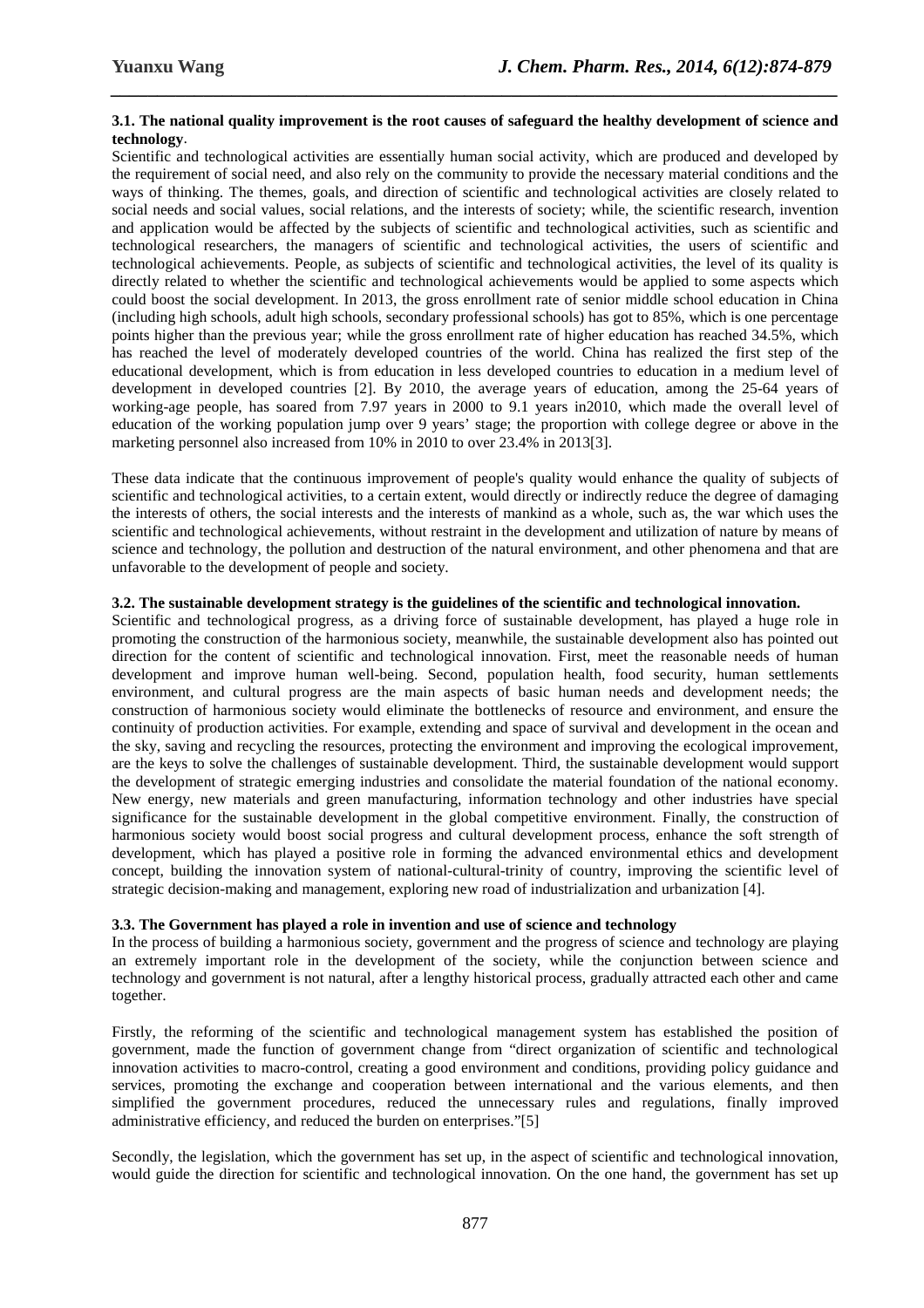the regulation about what science and technology can be invented, what science and technology cannot be invented, which would make inventors have with a clear consciousness, know the consequences of the inventions, and then would avoid some harmful technical inventions to produce the negative effect on humans. On the other hand, the publicity and education of the law of scientific and technological innovation, would raise the legal awareness, make the law become people's belief, form the social atmosphere of respecting and protecting intellectual property rights.

*\_\_\_\_\_\_\_\_\_\_\_\_\_\_\_\_\_\_\_\_\_\_\_\_\_\_\_\_\_\_\_\_\_\_\_\_\_\_\_\_\_\_\_\_\_\_\_\_\_\_\_\_\_\_\_\_\_\_\_\_\_\_\_\_\_\_\_\_\_\_\_\_\_\_\_\_\_\_*

Finally, the government plays an oversight role in scientific and technological innovation. On the one hand, the government would regard the implement of the law as an important standard of measuring the performance, through the establishment of appropriate reward and punishment system, and timely detect harmful technology to human survival and development, and ultimately achieve the purpose for the benefit of mankind; for example: the discussion is about the limitations of human cloning technology, and the nuclear proliferation issues, and so on. On the other hand, the government, which enhanced the oversight of scientific and technological research, would constantly improve the quality of inventors, and make the inventors consciously avoid possible negative effect of science and technology in the research stage and the process of use.

#### **4. How to effectively promote and use of scientific and technological progress to speed up the pace of development of building a harmonious society.**

In the process of building a harmonious society, people should exert the advantage and avoid the disadvantages of science and technology; On the one hand, people should make constraints and restrictions on the progress of science and technology, on the other hand, scientific and technological progress should be channeled, seek advantages and avoid disadvantages, and rely on scientific and technological progress and innovation to realize the sustainable development of society, and then serve for the construction of the harmonious society, so it could keep the benefit of mankind for the benefit of future generations.

#### **4.1. Increasing investment in scientific research and further promoting scientific and technological innovation**

With the deepening of the reform of higher education, universities and colleges have played an important role in the activities of scientific research, while, it still failed to fundamentally solve the problem of dislocation between science and technology and economy, failed to address the situation of insufficient investment in university research funding, which not only caused the low conversion rate of scientific research achievements, but also to a certain extent, constrained the development of independent innovation of science and technology. Currently, insufficient funding is the bottleneck of independent innovation, the transformation of scientific and technological achievements. Therefore, in the process of building a harmonious society, the university and college should be financed through more channels and to support the scientific and technological innovation and promote the transformation of scientific and technological achievements.

In addition to the national support of fund and management to the University, the university and college should also be encouraged to establish a number of venture capital firms exist side by side. As a special financing activity of the venture capital investing, venture capitalists are willing to take high risks for high returns, especially in terms of transforming of scientific and technological innovations, and a number of innovative and market potential high-tech projects, not only in the early stages of the project will be given a certain amount of funds, but also can promote the scientific and technological achievements from the lab to the market. If China's colleges and universities could introduce the ideas of venture capital into the university's scientific research investment and the transformation of science and technology achievements, combining the comprehensive scientific and technological advantages of universities with the scientific and technological demand of enterprises, social economy, venture investment will actively promote the scientific and technological achievements of colleges and universities to be combined with market demand, carry out the research surrounding the economic construction and the demands of industrial development, so as to result in more high-tech projects of market prospects, which could attract more venture capital to enter, and the significantly increase in research funding of universities.

#### **4.2. Strengthening the scientific and technological innovation, developing the science and technology, and alleviating the human's ecological environment crisis.**

In order to solve the contradiction between the unlimited human needs and the limitation of natural resources, vigorously developing science and technology, and taking the road of scientific and technological innovation, increasing resource utilization, has become one of the most effective measures to alleviate the ecological crisis. On the one hand, through scientific and technological innovation, people could develop the new materials and new forms of energy. Through scientific and technological innovation, people could develop more advanced equipment to protect the environment and reduce pollution, and gradually treat and recover the environment which has been destroyed and polluted; through scientific and technological innovation, people could further boost the capacity of country's independent research, and increase the of self-developed products, while the higher of the scientific and technological content, the demand for natural resources become less, hereby laying the foundations for sustainable